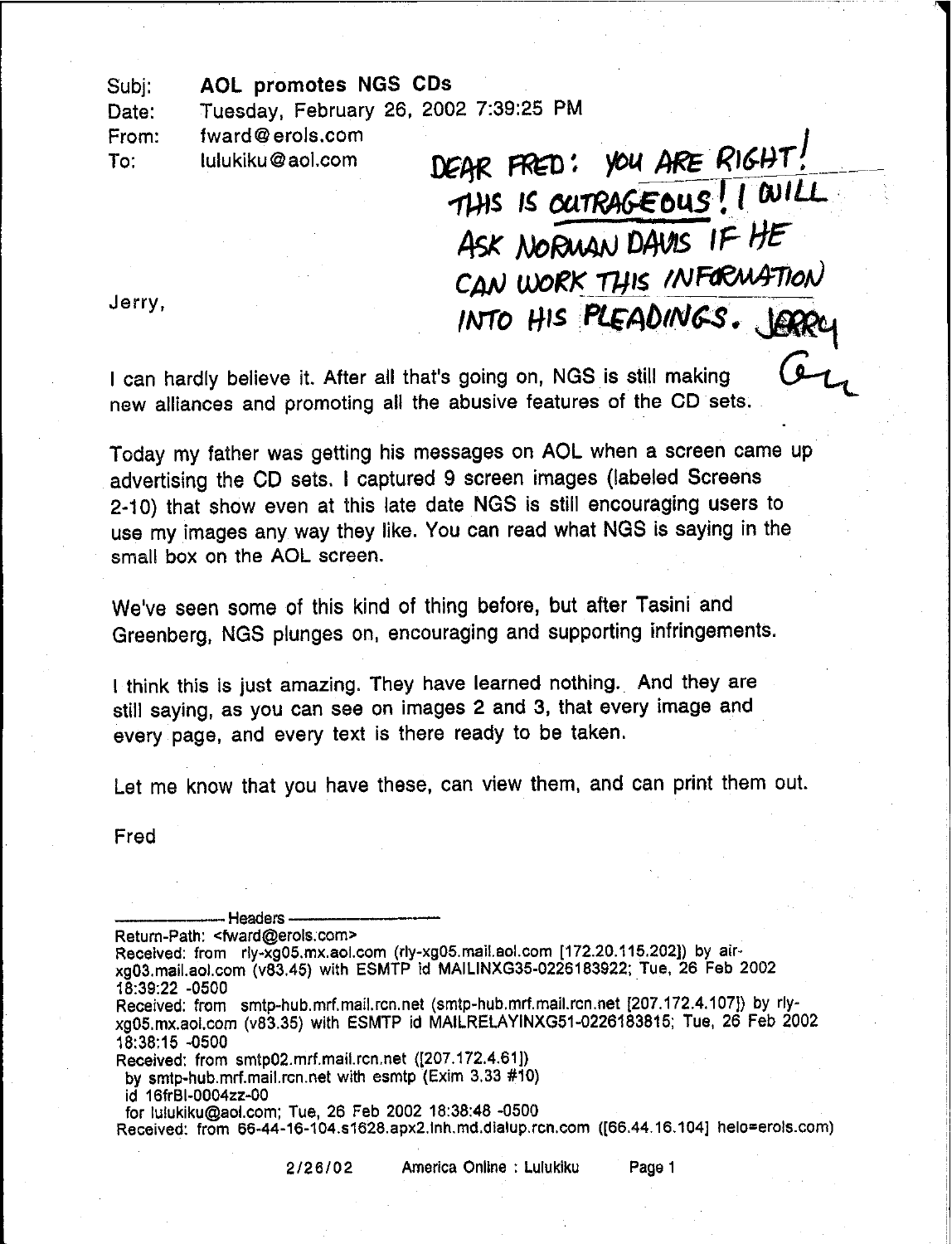AOL promotes NGS CDs Subj:

Tuesday, February 26, 2002 7:39:25 PM Date:

fward@erols.com From:

lulukiku@aol.com To:

DEAR FRED: YOU ARE RIGHT! THIS IS OUTRAGEOUS! I WILL ASK NORWAN DAVIS IF HE CAN WORK THIS INFORMATION *INTO HIS PLEADINGS. LOOP* 

Jerry,

I can hardly believe it. After all that's going on, NGS is still making new alliances and promoting all the abusive features of the CD sets.

Today my father was getting his messages on AOL when a screen came up advertising the CD sets. I captured 9 screen images (labeled Screens 2-10) that show even at this late date NGS is still encouraging users to use my images any way they like. You can read what NGS is saying in the small box on the AOL screen.

We've seen some of this kind of thing before, but after Tasini and Greenberg, NGS plunges on, encouraging and supporting infringements.

I think this is just amazing. They have learned nothing. And they are still saying, as you can see on images 2 and 3, that every image and every page, and every text is there ready to be taken.

Let me know that you have these, can view them, and can print them out.

Fred

-----Headers-------- Return-Path: <fward@erols.com> Received: from rly-xg05.mx.aol.com (rly-xg05.mail.aol.com [172.20.115.202]) by airxg03.mail.aol.com (v83.45) with ESMTP id MAILlNXG35-0226183922; Tue, 26 Feb 2002 18:39:22 -0500 Received: from smtp-hub.mrf.mail.rcn.net (smtp-hub.mrf.mail.rcn.net [207.172.4.107]) by rlyxg05.mx.aol.com (v83.35) with ESMTP id MAILRELAYINXG51-0226183815; Tue, 26 Feb 2002 18:38:15 -0500 Received: from smtp02.mrf.mail.rcn.net ([207.172.4.61]) by smtp-hub.mrf.mail.rcn.net with esmtp (Exim 3.33 #10) id 16frBI-0004zz-00 for lulukiku@aol.com; Tue, 26 Feb 2002 18:38:48 -0500 Received: from 66-44-16-104.s1628.apx2.lnh.md.dialup.rcn.com ([66.44.16.104] helo=erols.com)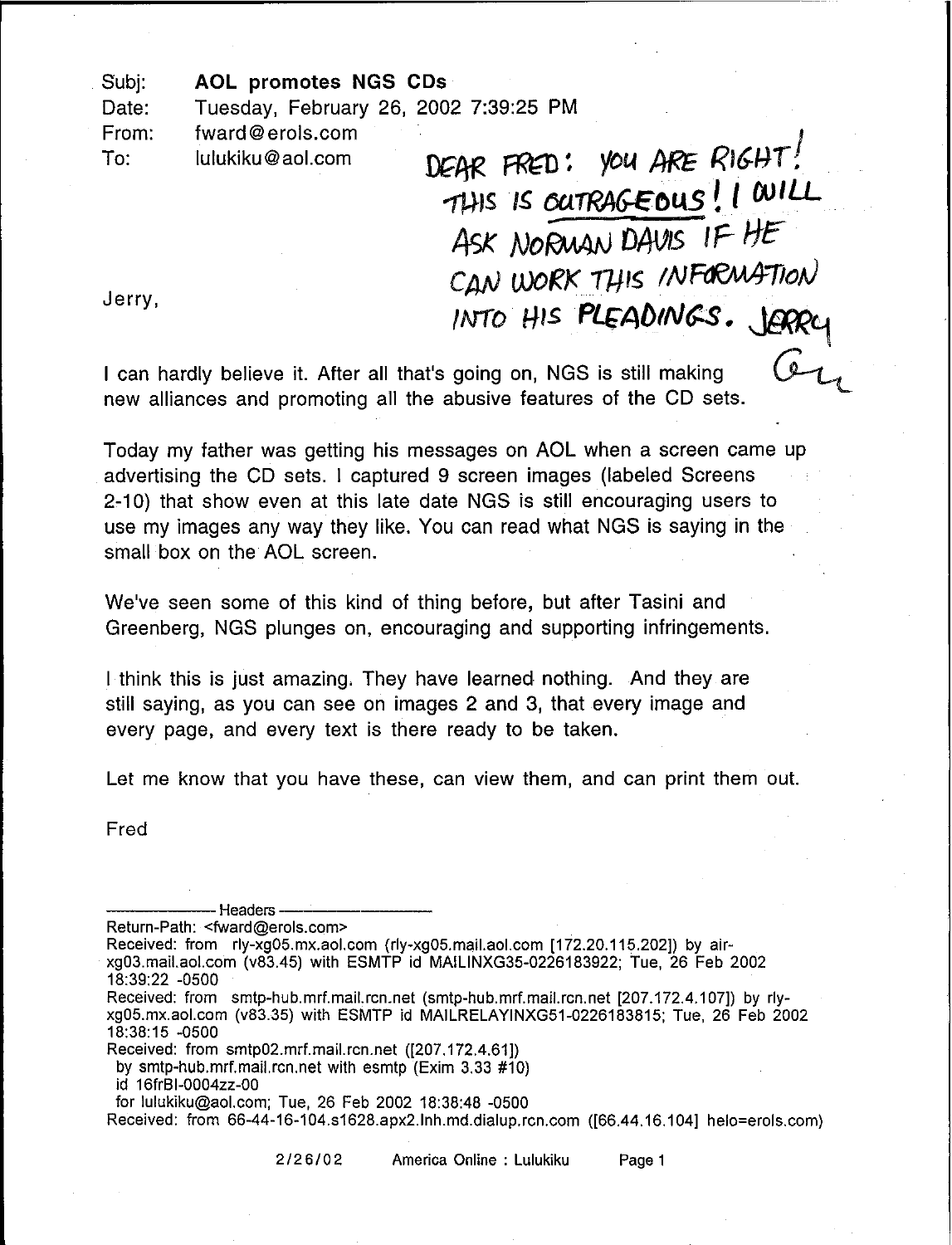

## **GEM BOOK PUBLISHERS**

7106 Saunders Court Bethesda, **MD** 20817 USA Tel 301-983-1990 FAX 301-983-3980

fward@erols.com http://www.erols.com/fward/

 $3/3/62$ 

Jeng Here are the color inager of the Nas ols for CD112 on tol of the these off-sereon images en processe de la partie de 126/02. Il vous malle boyer you'll sel 2 things -1. NES says lvery article and picture Nos says every ...<br>are in CD 112. Que stats not time 2. they Tell customer They can use the images and print them Auszur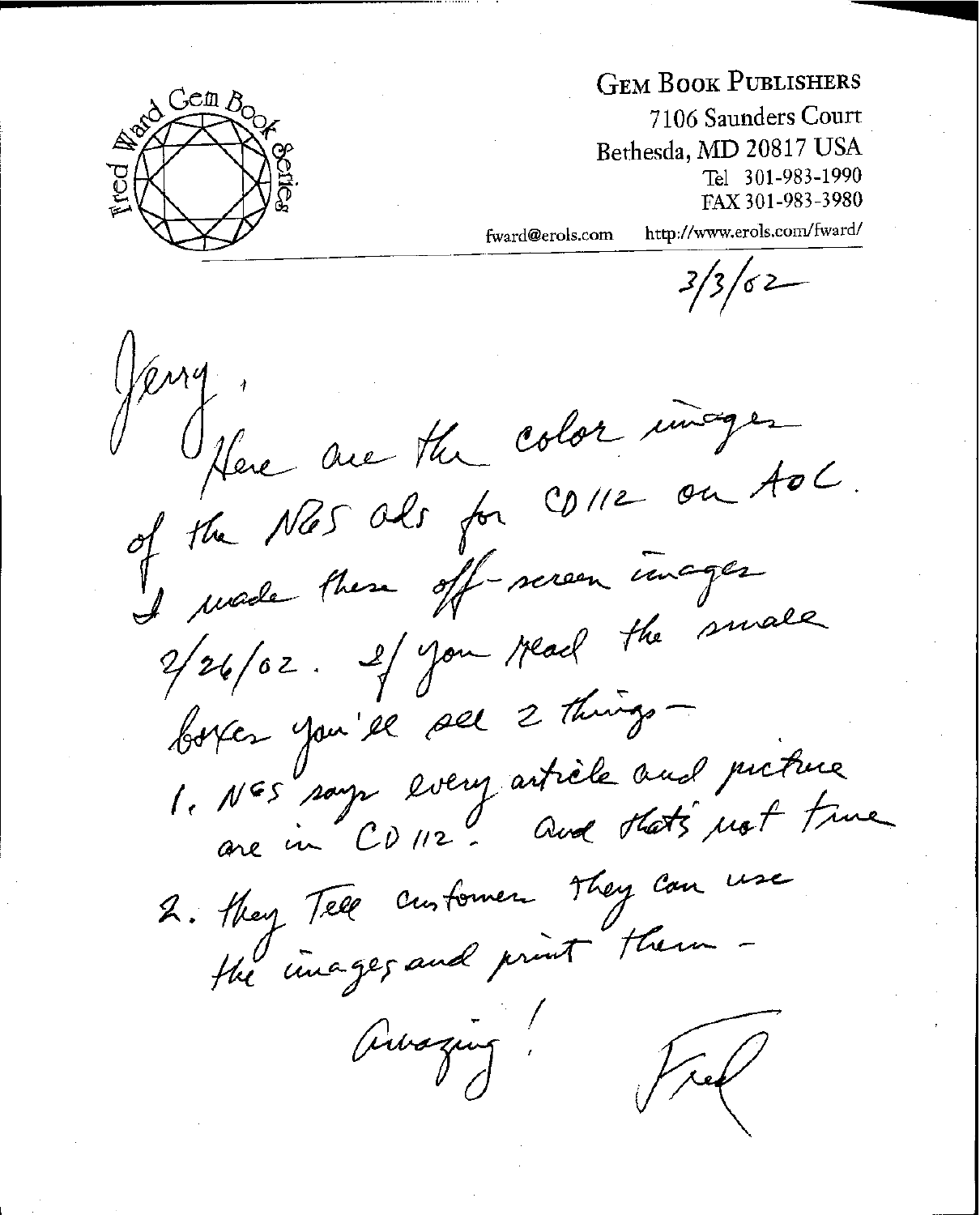|           | 305/ 667-4051<br>$\text{PI}:$<br>FAX: 305/ 667-3572                                                                                                                                                                                                                                              |
|-----------|--------------------------------------------------------------------------------------------------------------------------------------------------------------------------------------------------------------------------------------------------------------------------------------------------|
|           | <b>JANASHARAM</b><br>allogue a comparable de la comparable de la comparabilitat de la comparabilitat de la comparabilitat de la com<br>La comparabilitat de la comparabilitat de la comparabilitat de la comparabilitat de la comparabilitat de la co<br>مهم المستقلة المستقلة المستقلة المستقلة |
|           | 6840 S.W. 92nd St., Miami, Fla. 33156                                                                                                                                                                                                                                                            |
| DATE:     | March 10, 2002 Our FAX number 305/ 667-3572                                                                                                                                                                                                                                                      |
| TO:       | Fred Ward                                                                                                                                                                                                                                                                                        |
| $FAXII$ : | 1-301-983-3980                                                                                                                                                                                                                                                                                   |
| ATTN:     | Fred Ward                                                                                                                                                                                                                                                                                        |
| PAGES:    | Including cover sheet                                                                                                                                                                                                                                                                            |

Difficulty with FAX transmission, please phone 305/ 667-4051

Dear Fred:

~-~-------------

. 1

Thank you for your recent mailing of the AOL literature and your thoughtful note. It seems that the National Geographic and AOL are in the copyright-free photo clip art business.

When Dover Publications produce a "READY TO USE Dover Clip-Art\* book. they commission an artist to do the drawings on the basis of a "work for hire" contract. They then produce the "clip-art" book with certain uses stated. Each firm that produces a "clipart" product usually produces a set of rules for the customer to follow. If no rules are stated. then there are no limitations that the illustrations may be put to.

It seems that without the publication of rules for the end user of the CNGM CD-ROM the National Grographic Society are releasing photographs for unlimited and unlicensed applications.

In the case of AOL. it seems that they have become the ''Napster'' of visual arts.

In regards to the above mentioned cases, if National Geographic . owned all of the copyrights to the material appearing in the product. there would be no problem. The fact is that do not and have been releasing the copyrighted works of others to be used in an unlicensed and unlimited manner.

I will pass on your material to Norman Davis and give him my point of view on this matter.

Sincerely yours,  $\left\langle \right\rangle$   $\left\langle \right\rangle$   $\left\langle \right\rangle$   $\left\langle \right\rangle$   $\left\langle \right\rangle$   $\left\langle \right\rangle$ 

In the case of one of the Dover Publications Clip\*Art series, I found some of the illustrations (2-3) that were derivative versions of my copyrighted photographs. I made Dover pay me. provide me with an assignment of copyright and remove the disputed images from future editions of the book.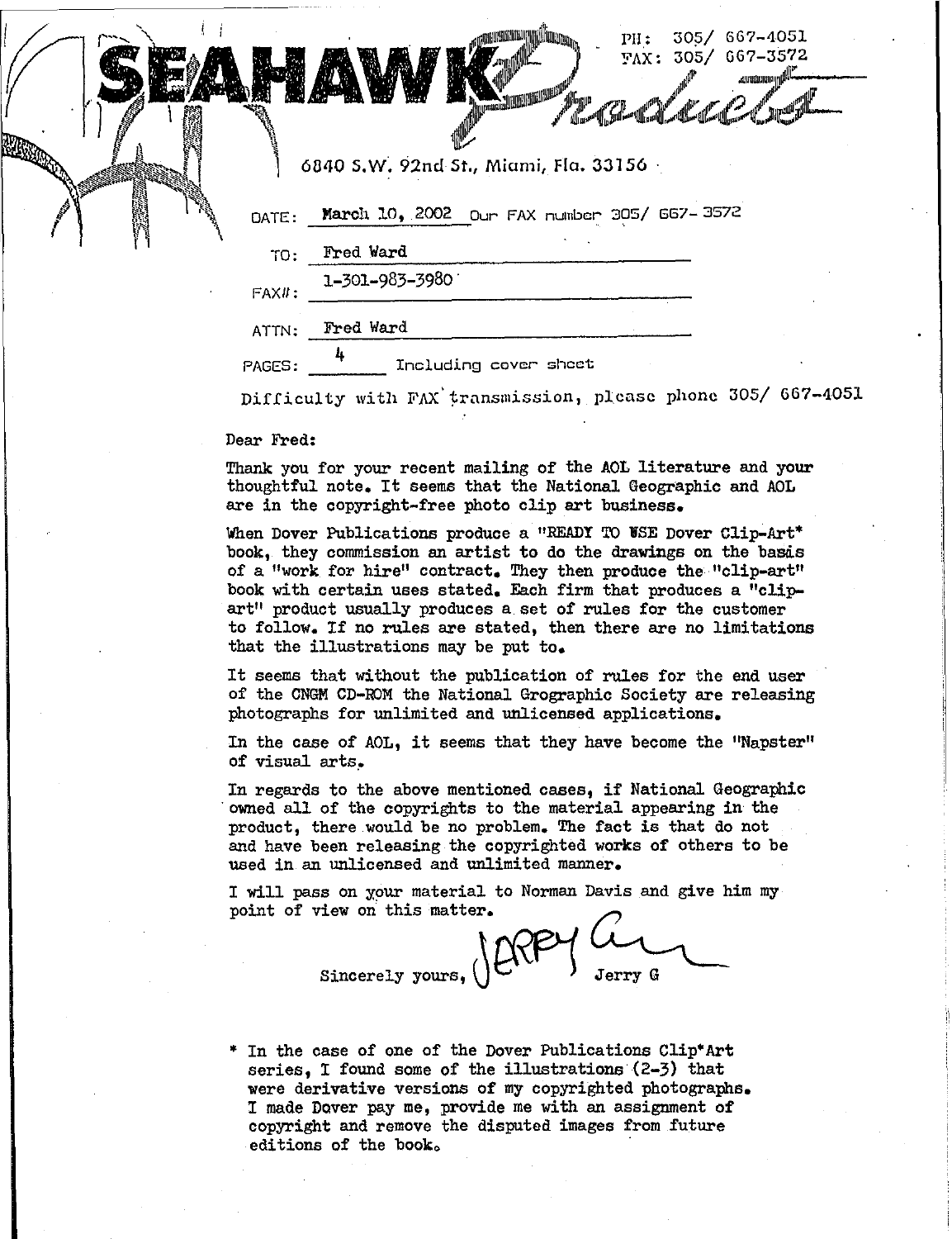

|                                                                                                                                                             | Explore 112 years of National Geographic on your computer!                                                                                                                                                                                           | Explore 112 years of National Geographic on your computer!                                                        |                                                                                                                                                                                                                                                                                                                             |  |  |
|-------------------------------------------------------------------------------------------------------------------------------------------------------------|------------------------------------------------------------------------------------------------------------------------------------------------------------------------------------------------------------------------------------------------------|-------------------------------------------------------------------------------------------------------------------|-----------------------------------------------------------------------------------------------------------------------------------------------------------------------------------------------------------------------------------------------------------------------------------------------------------------------------|--|--|
|                                                                                                                                                             | Click each tab<br><b><i><u>Teatures</u></i></b>                                                                                                                                                                                                      |                                                                                                                   | Click each tab<br><b>Features</b>                                                                                                                                                                                                                                                                                           |  |  |
|                                                                                                                                                             | View full pages side-by-side or magnify for detailed on-screen display.<br>Search the entire magazine archive quickly and easily for any topic.                                                                                                      |                                                                                                                   | Study ancient cultures, travel to foreign lands, learn about animals,<br>explore the universe and discover the wondered world around us! It's<br>certex for school reports, background information or just for fun.                                                                                                         |  |  |
|                                                                                                                                                             | Print any article or page in vivid color or black                                                                                                                                                                                                    | an an S                                                                                                           | This all-encompassing resource features:<br>$-196.000 + p_{2005}$                                                                                                                                                                                                                                                           |  |  |
| Clink Theod" to see<br><b>ABOUT</b><br>spectacular photos                                                                                                   | Special Aleasy payments gius della 30-daynat-free trial Click here                                                                                                                                                                                   | Click West' to see<br>Next<br>spectacular photos                                                                  | Speciel, 4 easy payments plus agt a 30-day mic-free trial Click here.<br>Quick, easy ordering from AOU<br>By cacting ORDERI you will be conveniently billed uning your AOL account<br>information. This product will be shipped to your billing eddress we have on<br>file, or the address of vour choice. I's that simple! |  |  |
| <b>AOL Members Save \$301</b><br>Africa National Geographic banda<br>Pear servicements<br>of anti-222.58 metal<br>plas \$12.95 sin and any applicable to as | Quick, easy ordering from AOL!<br>By clicking ORDERI you will be conveniently billed exing your AOL account<br>information. This product will be shipped to your billing address we have on<br>file, orthe address of your choice. It's that simple! | <b>AOL Members Save \$301</b><br>Al-new Nettenet Geographic bundle<br>Four easy promotes<br>of salv \$22.50 sec.l |                                                                                                                                                                                                                                                                                                                             |  |  |
| <b>AOL Selects the Beat!</b>                                                                                                                                | No Thenka<br><b>ORDER!</b><br><b>100% RISK FREE</b>                                                                                                                                                                                                  | that \$12,95 site and any september to as<br><b>AOL Selects the Beat!</b>                                         | ORDERI<br>No Thanks &<br>100% RISK FREE                                                                                                                                                                                                                                                                                     |  |  |
| This pain faces in granded on the context decession:<br>The couple condition in Congo                                                                       | naw                                                                                                                                                                                                                                                  | The test involvement and that there is now in contra-<br>The second plan appeal that is the film of               | <b>DOW!</b>                                                                                                                                                                                                                                                                                                                 |  |  |
|                                                                                                                                                             |                                                                                                                                                                                                                                                      |                                                                                                                   |                                                                                                                                                                                                                                                                                                                             |  |  |

A series of "pop up" ads on AOL promoting the "Complete National Geographic" CDs 2/26/02 Even after Tasini and Greenberg, NGS continues to promote infringing actions with its CD products

Page 1 of 2